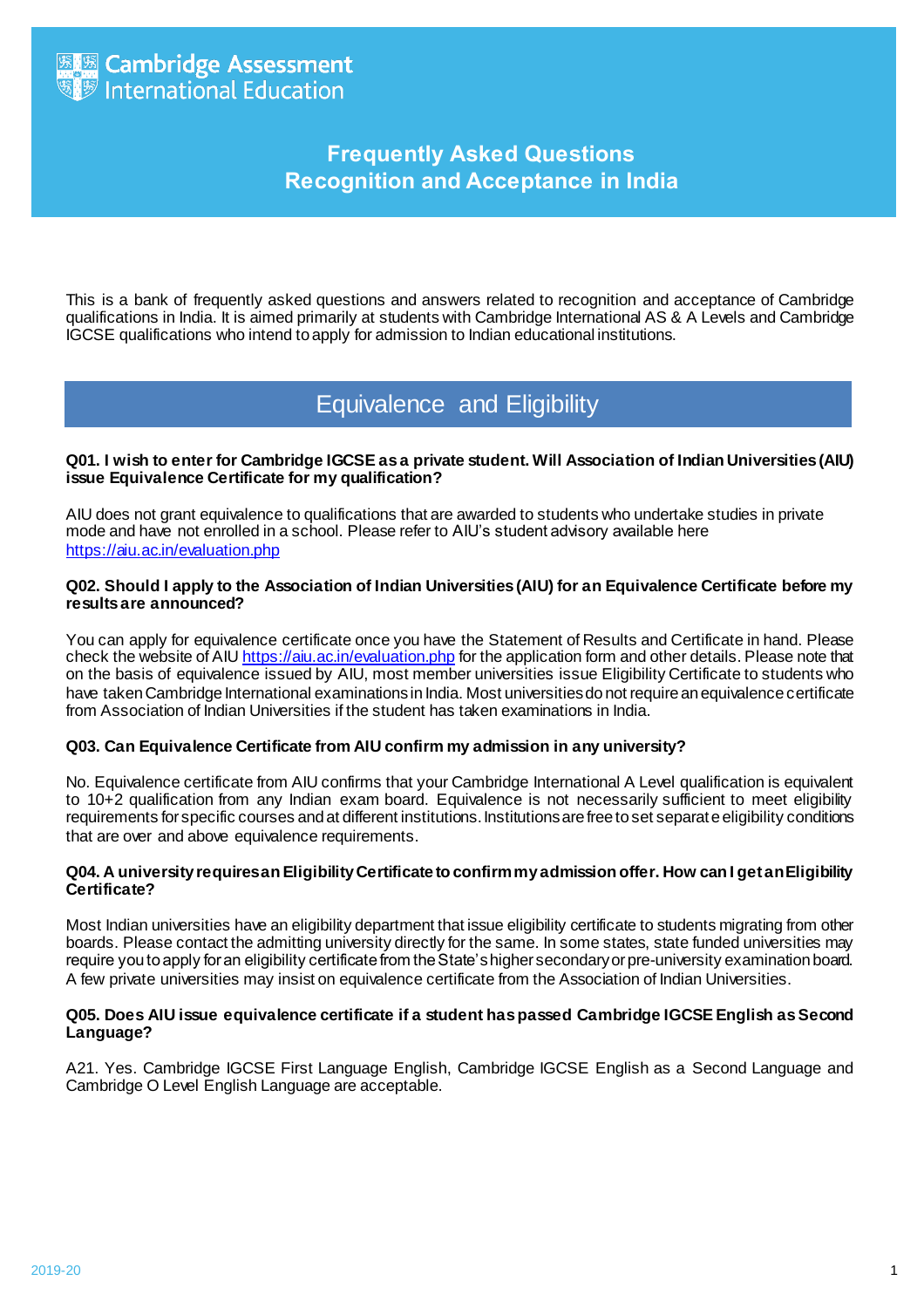# Cambridge IGCSE/ Cambridge O level

#### **Q06. How do I convert Cambridge IGCSE grades to marks for India?**

If you took Cambridge IGCSEs in India in November 2010 or later, your Statement of Resultswill include Percentage Uniform Marks and the same can be used for admission purposes. Please check if your Statement of Results has Percentage Uniform Marks alongside grades. You would not be required to convert your grades to marks then. Otherwise you should use **Appendix 1** to convert your grades.

#### **Q07. I require a school transfer certificate for admission to a school affiliated to an Indian exam board. I have studied till Standard 8 in a Cambridge school and am seeking admission to the next standard. Whom should I approach?**

You should contact your Cambridge school for the same.

#### **Q08. What is the process to get a school Transfer Certificate verified by the local District Education Officer? I am seeking admission to a school in UAE and the Consulate has refused to attest the same without this verification.**

Please contact your school in India. They should contact the local District Education Office along with necessary school records to get the verification done.

#### **Q09. I took Cambridge IGCSEsand now wish to shift to a school that follows a national curriculum. What supporting documents should be provided to the admitting school?**

Association of Indian Universities (AIU) is the nodal agency in India that gives equivalence to foreign qualifications. AIU recognizes passes in 5 Cambridge IGCSE/ Cambridge O Level subjects including English Language as equivalent to Standard 10 of an Indian exam board. Please provide a copy of AIU's equivalence statement to the admitting school **Appendix 2**.

#### **Q10. Do Indian schools following local curriculum consider Cambridge IGCSE Physics, Chemistry and Biology as a single subject?**

The 3 separate sciences offered in Cambridge IGCSE are treated as 3 valid subjects. AIU recognizes passes in 5 Cambridge IGCSE/ Cambridge O Level subjects including English Language as equivalent to Standard 10. You may provide a copy of **Appendix 2**.

#### **Q11. Will Cambridge IGCSE grades F and G be accepted for admission to Standard 11 of any Indian exam board?**

Students with grades F and G should refer to their Percentage Uniform Marks achieved in 5 Cambridge IGCSE subjects including English Language. Where the admitting exam board has pass marks at 33 or 35 out of 100 in each subject, PUM below these will not be accepted. You should check with the admitting exam board what their pass marks are.

#### **Q12. The statement of resultsof Cambridge IGCSE does not mention the word 'Pass'. Nor does Cambridge issue a separate pass certificate for Cambridge IGCSE. Indian institutionswant to see the word "Pass" or "Promoted" in the certificate.**

Cambridge IGCSE is a subject based qualification. The certificate refers to passing grades that are 'Awarded' in each subject. The Statement of Results mentions 'Ungraded' against a subject if minimum grade has not been achieved. Association of Indian Universities (AIU) recognizes passes in 5 Cambridge IGCSE/ Cambridge O Level subjects including English Language as equivalent to Standard 10. Cambridge IGCSE has passing grades from A\*- G. You may provide a copy of AIU's equivalence statement. **(Appendix 2)**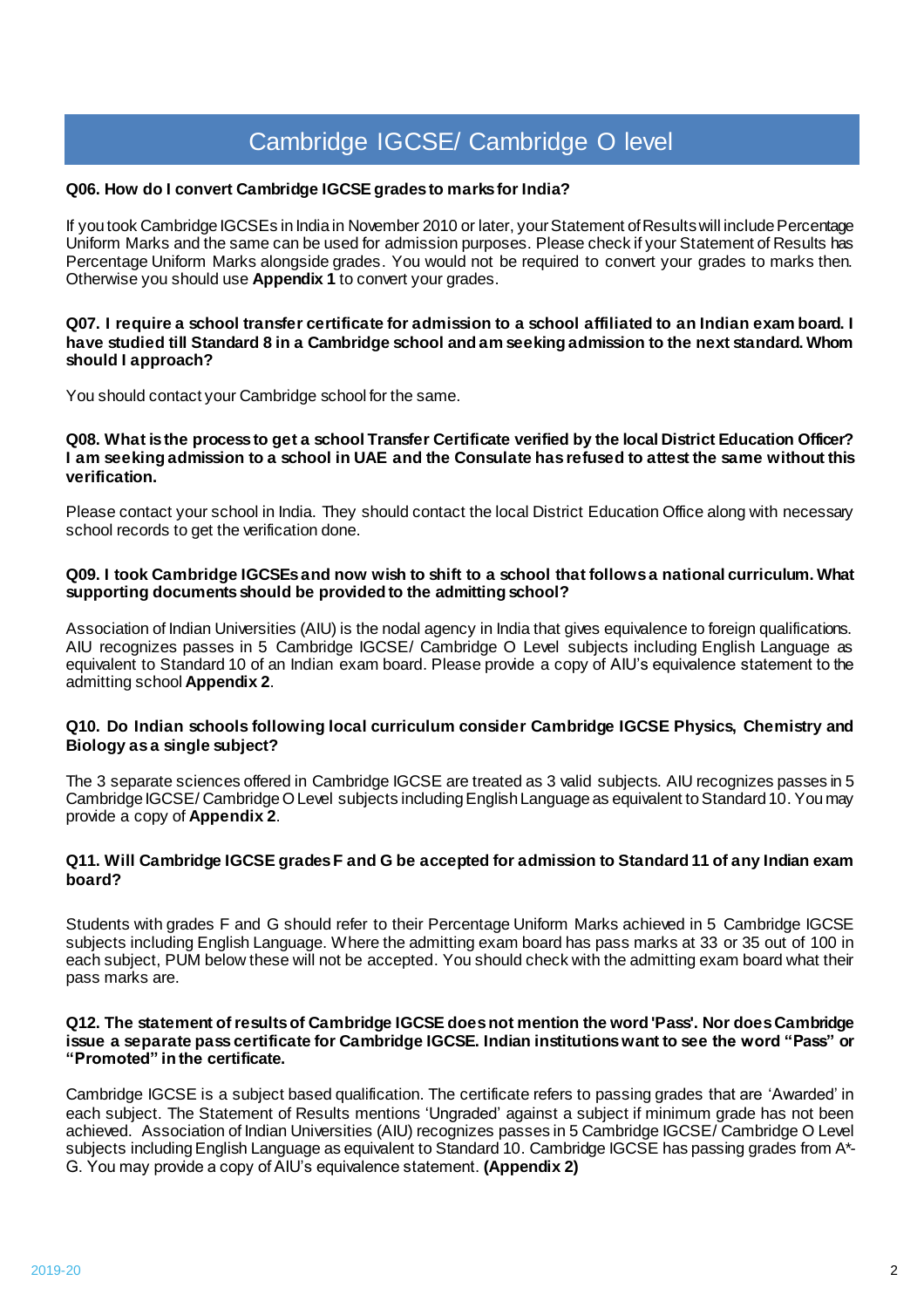#### **Q13. I need to enter my aggregate percentage for Cambridge IGCSE in the form for Junior College admission. How do I find out my aggregate percentage?**

Your Statement of Results will include Percentage Uniform Mark next to the grade for each Cambridge IGCSE subject. For Indian institutions, you need to add up each Percentage Uniform Mark and divide the same by total number of subjects to get aggregate percentage.

## Cambridge International AS & A Level

#### **Q14. Do Indian universities convert Cambridge AS & A Level grades to marks for admission purposes?**

Most Indian universities require marks or percentage scores for undergraduate admissions. In the absence of marks, universities convert grades to Percentage Uniform Marks. Since Percentage Uniform Marks are provided for each subject to students in India, conversion of grades is not required. Percentage Uniform Marks can be found on the Statement of Results alongside grades.

#### **Q15. My A Level Statement of Results mentions grades and not marks. Indian colleges require marks to be filled in the application form for undergraduate admission. Can you provide my marks?**

If your Statement of Results does not mention Percentage Uniform Mark, we will not be able to provide the same. Prior to November 2010 exam series, students appearing from schools in India were issued only grades. Similarly for several countries, only grades are released. You should use **Appendix1** Cambridge grade conversion guide to convert your grades to percentage marks. This is also available on the website of Association of Indian Universities on their evaluation section.

#### **Q16. How do I find out aggregate percentage of Cambridge A Level grades? I am applying for undergraduate studies in India and I need to enter aggregate percentage in the application form**

Your Statement of Results will include Percentage Uniform Mark next to the grade for each Cambridge International AS & A Level subject. For Indian institutions, you need to add up each Percentage Uniform Mark and divide the same by total number of subjects to get aggregate percentage. For example, if aggregate percentage of Cambridge A Level Mathematics, Physics and Chemistry is required, add up Percentage Uniform Marks of these three Cambridge A Level subjects and divide by 3. If you took the staged assessment route (AS followed by A2), you should add up the Percentage Uniform Mark of A Levels and not AS Levels of the required subjects

#### **Q17. Admission processes for higher studies gets completed in June every year. If results are published as late as August, admissions processes will be completed in India by then. It will be difficult for students to get admission in the same year. How can you help us?**

Results of June exam series are released online in August each year. In previous years students have been considered for admission after the release of examination results as part of the third round of admissions in August subject to availability of seats. The March exam series is offered in India to include the most widely taken Cambridge IGCSE and Cambridge International AS & A Level subjects. Students who plan to apply to junior colleges and universities in India should sit their exams in March exam series where possible, or November exam series to ensure they receive their results in time to meet admissions deadlines. Details about March series <http://www.cambridgeinternational.org/cambridge-for/exams-officers/march-series/syllabuses/>

#### **Q18. Are forecast grades same as predicted grades? I haven't received forecast grades. Whom should I approach?**

Yes. Forecast grades are referred as predicted grades in India. Forecast grades are issued by schools based on examinations conducted and assessed by the school. Please contact your school for the same.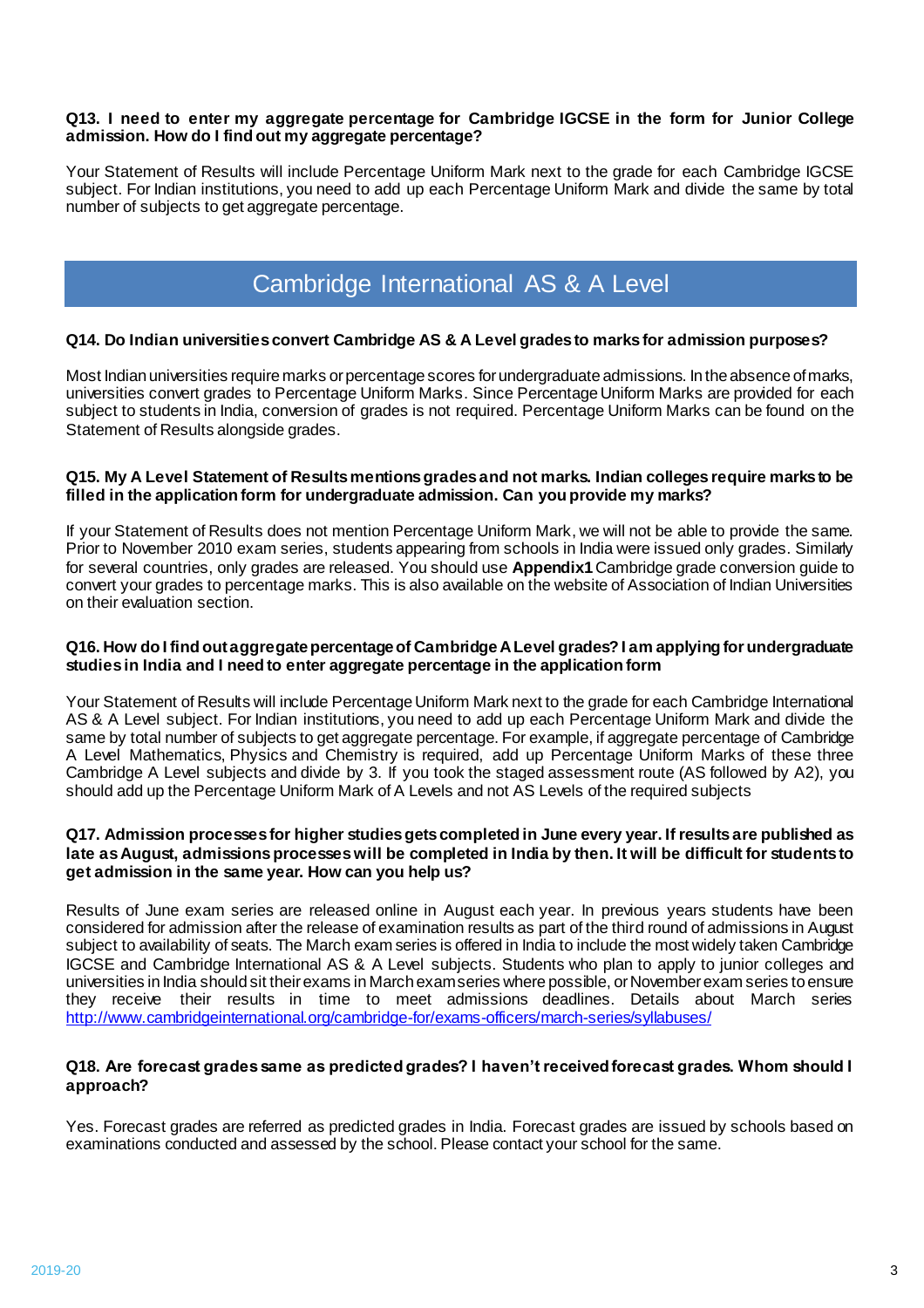#### **Q19. The university has refused to accept forecast grades for admission purposes. I need my final results to apply for admission. What should I do?**

Please check if the university can offer provisional or conditional admission based on forecast grades. Provisional offers of admission are usually confirmed by universities on receipt of final results within a specified deadline. Where admission for a course is competitive and is based on a cut-off score, universities are unlikely to make a conditional offer based on forecast grades.

#### **Q20. IsCambridge International AS Level General English Paper accepted as equivalent to Class 12 English subject of Indian boards?**

Yes. All Cambridge International AS Level English syllabuses are accepted in lieu of Class 12 English subject of Indian boards provided students enter for the same in Year 12 of their schooling.

## Official Results Documents and other documents

#### **Q21. Can Cambridge issue a provisional certificate to Cambridge International A Level students based on forecast grade sheet to enable students to apply to university in June?**

It is not possible for Cambridge to produce a provisional certificate based on forecast grade sheet issued by a school. Cambridge results are released in January and August depending on the examination series. In India the results of the March examination series are released in May.

#### **Q22. An Indian university has refused to accept provisional results issued by Cambridge and is insisting on final results. Can you send my final results immediately?**

Provisional Results Information is released online and is accepted by universities for admission purposes. You may be required to get the Provisional Results Information attested by the school for Indian institutions to accept it. There is no change in the Statement of Results (transcript) unless a student decides to contest the same. The same is confirmed by the Certificate that is dispatched within eight weeks after provisional results are released online. Please request your school to provide a set of student support documents that you should attach with your application to Indian universities.

#### **Q23. Our students take 2 Cambridge IGCSE subjects in November and a further Cambridge 3 IGCSEs in March. An Indian exam board requires all the results in one mark-sheet for admission purposes – is it possible for Cambridge to provide this?**

Cambridge is not able to offer this service. Students will receive a Statement of Results for the subjects entered in a specific exam series, for example March 2018 exam series. However, schools may issue a Consolidated Mark Sheet on its letterhead if this is acceptable. If an institution/exam board requires all subjects to be taken in a single exam sitting, a student who has taken required number of Cambridge IGCSE subjects in more than one exam series will not be accepted.

#### **Q24. Does Cambridge issue migration certificate to students? What is the process for getting the same?**

If your school is located in India, you will receive a migration certificate automatically along with your Statement of Results after completion of Cambridge IGCSE and Cambridge International A & AS Level examinations. If your school is located outside India and you require a migration certificate for admission in India, you may request the Exam Officer at your school to send a request to [info@cambridgeinternational.org](mailto:info@cambridgeinternational.org) detailing your centre number, candidate number and full name. We are unable to accept requests for migration certificates directly from students.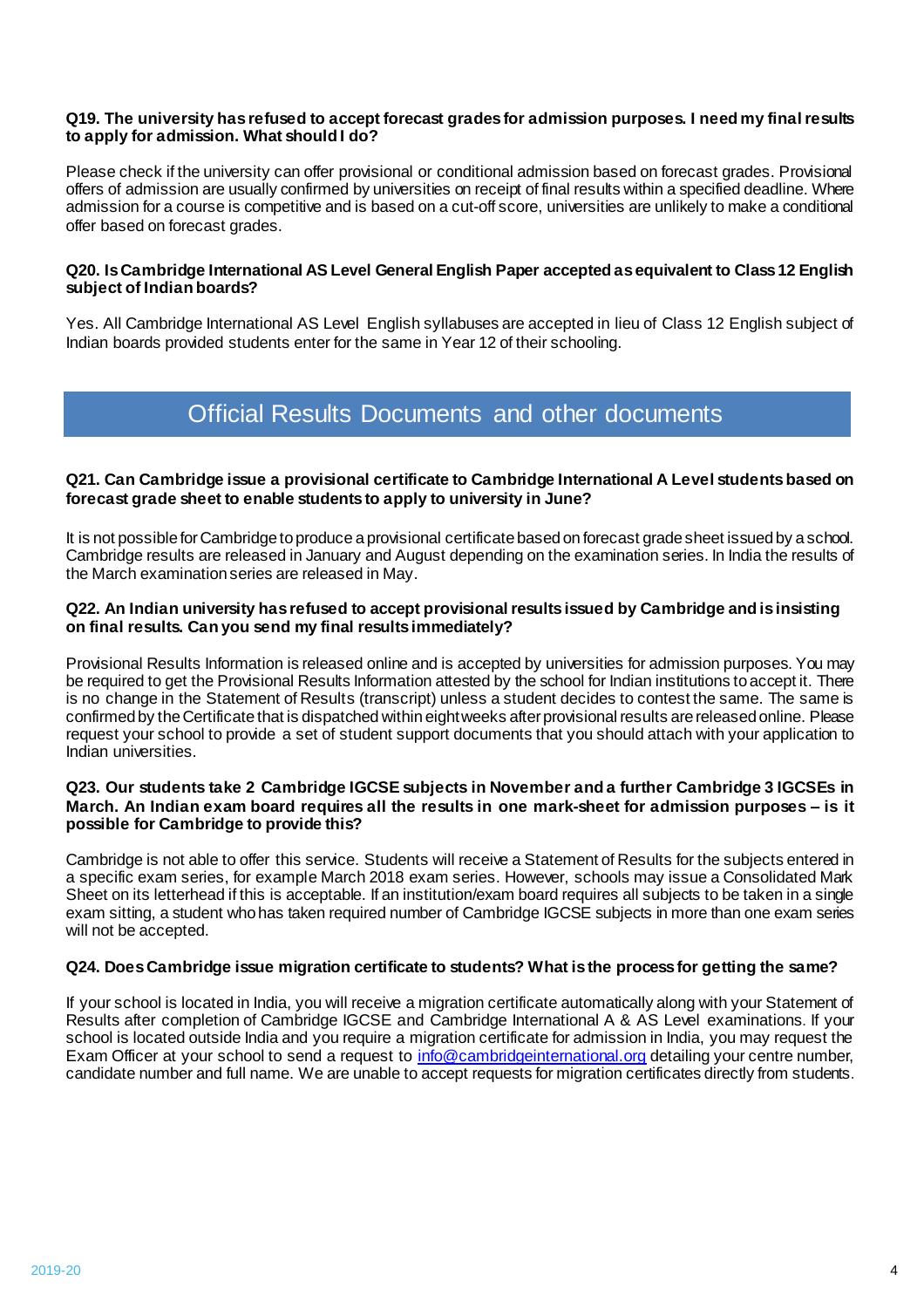## Acceptance and Recognition

#### **Q25. How can I find out if the university I intend applying to for a bachelor's degree accepts Cambridge International A Level?**

Cambridge International A Level is accepted by Indian universities to meet entry requirements. Please refer to the website of Association of Indian Universities here<https://aiu.ac.in/evaluation.php> for AIU's Advisory for Students and Equivalence of Degrees brochure for details. You may also check recognition statements issued by individual universities in our Recognition Database her[e http://recognition.cambridgeinternational.org/](http://recognition.cambridgeinternational.org/)

#### **Q26. The college where I am seeking admission has said that they cannot consider my application as they do not recognize Cambridge AICE Diploma.**

If you have taken AICE Diploma, you will be required to submit the A Level certificate and Statement of Results as part of your university application. The admissions office will need to confirm that you meet the required number of A Level subjects. AICE Diploma is not separately recognized in India as it may constitute of AS Levels only or less than two or three A Level subjects.

## Common Entrance Exams in India

#### **Q27. I am applying for JEE and will take Cambridge International A Level in June this year. Will you send my results to JEE?**

Starting 2017, JEE (Mains) no longer requires candidate results from exam boards. Please note that if you enter for Cambridge International A Levels in June, your Cambridge A Level results will not be available by the deadline set by JEE. Kindly refer to the official website of JEE for deadlines.

#### **Q28. Some common entrance exams in India for engineering degree courses require exam boards to send marks to them for preparing the merit list. Does Cambridge send marks to them?**

We release results data to common entrance exam bodies in India who request the same. Keeping in mind data protection laws, we are unable to release results of students to exam bodies if the student has not signed a Consent Form. Please contact your school for further details.

#### **Q29. The IITs require students to be in the top 20 percentile of the exam board cohort or secure at least 75% aggregate marks in class 12 equivalent board examination to be eligible for admission. Can Cambridge provide information showing the top 20 percentile of students?**

Information related to results is provided to admission bodies upon their request. The 75% aggregate cut off in Cambridge International A Level is computed on the basis of the result documents submitted by the student directly to JEE (Advanced). Additionally at the time of admission, if an institution requires a letter from the exam board to verify the student's results, you may email Recognitions Manager South Asia for the same.

#### **Q30. Does JEE accept IELTS/TOEFL in lieu of Cambridge International AS Level English for admission purposes? I plan to take IELTS for admission overseas if I don't get through JEE. But I don't want to study for both AS Level English and IELTS**

JEE (Mains) require study of one language to meet eligibility requirements. This requirement can be met by studying any Cambridge International A Level language or any Cambridge International AS Level English Language subject. It does not accept IELTS/TOEFL in lieu of any language subject. Please check the bulletin available in the official website of JEE (Mains).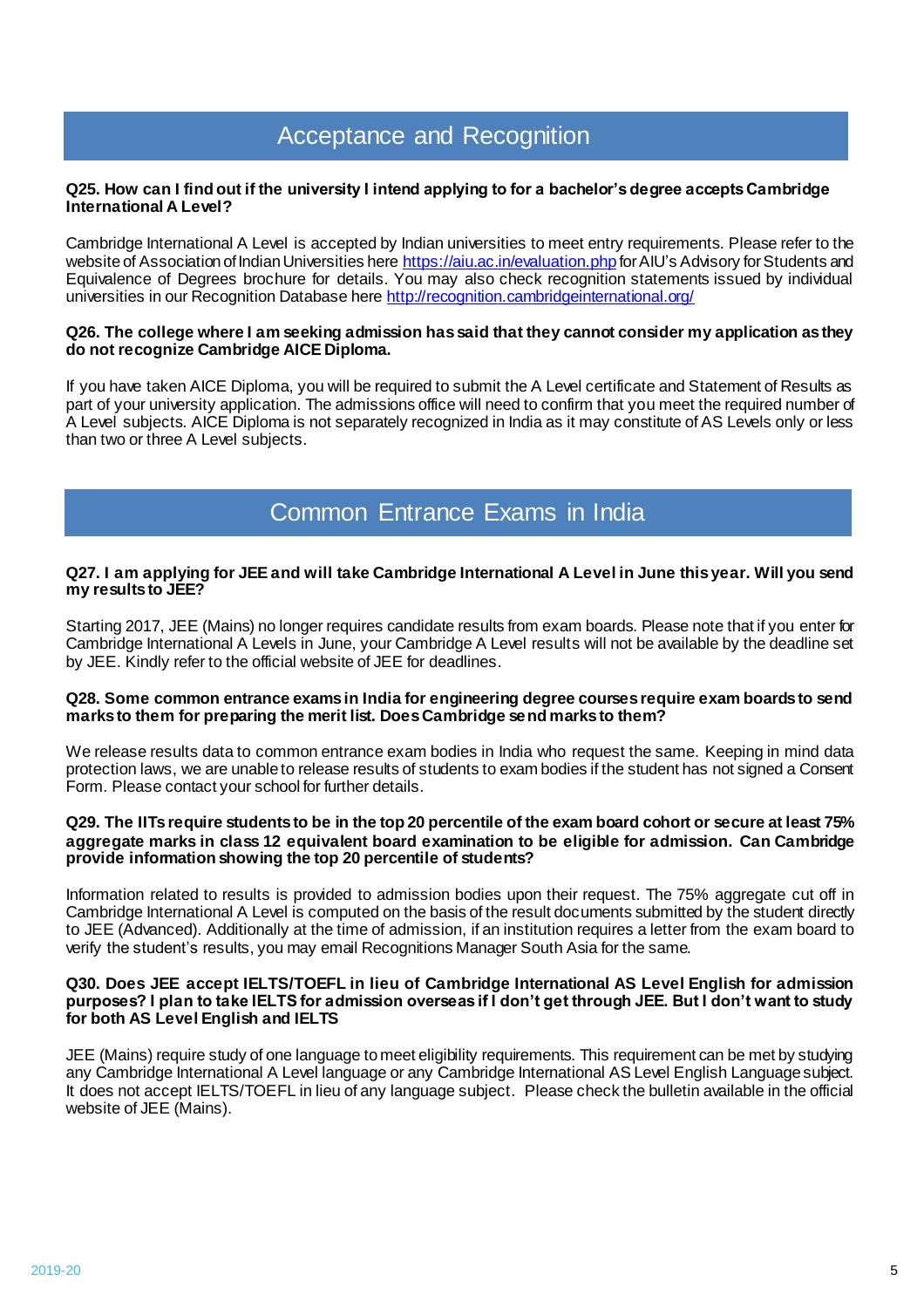#### **Q31. Does NEET-UG accept IELTS/TOEFL scores in lieu of Cambridge International AS Level English for admission purposes?**

Students taking NEET-UG are required to pass any AS Level English Language syllabus to meet eligibility requirements as mandated by Medical Council of India. Students are advised to sit Cambridge International AS English in year 12 of their schooling. Medical Council of India does not accept IELTS/TOEFL scores in lieu of English language subject for study of medicine in India.

#### **Q32. How do I calculate the aggregate percentage for NEET-UG eligibility?**

To calculate aggregate percentage for NEET eligibility, you should add up the Percentage Uniform Mark of Cambridge International A Level in Physics, Chemistry, Biology and Cambridge International AS Level English. If you took the staged assessment route for Cambridge A Level in Physics, Chemistry and Biology, you should sum up the Percentage Uniform Mark of Cambridge International A Level and not Cambridge International AS Levels of these required subjects.

#### **Q33. I am required to enter separate marks for theory and practical in the admission form. Can Cambridge provide the same?**

Cambridge does not issue separate results for theory and practical components of science subjects. The performance in practical component is built into the overall assessment of each science subject. Where the online form does not allow you to proceed further without entering separate marks for theory and practical, you may enter your Percentage Uniform Mark in a subject under both theory and practical.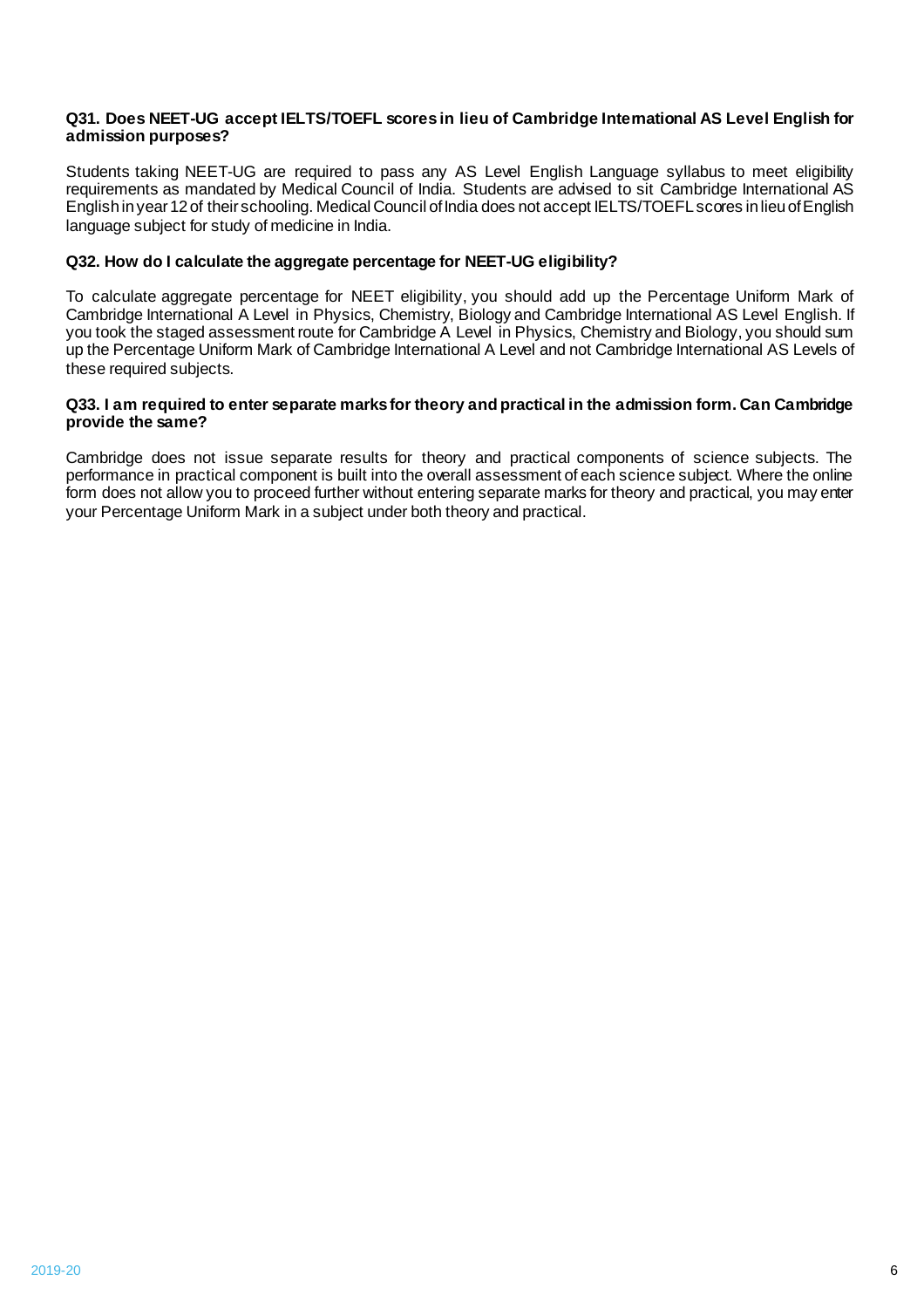图题 Cambridge Assessment<br><sup>®题</sup> International Education

### **Percentage Uniform Marks and Grades**

The majority of students who take Cambridge examinations receive a percentage uniform mark (PUM) alongside grades for each subject on their Statement of Results. PUM corresponds to the grades available (A\*, A, B, C, etc.) and give additional information about student performance. They show whether students are in the middle of a grade or near either the top or bottom. As its name suggests, the percentage uniform mark is always calculated out of 100.

**Percentage uniform mark should be used by higher education institutions in India for admission purposes. Grades should not be converted to marks where percentage uniform marks are available.**

For Cambridge students from countries (NOT INCLUDING INDIA) where percentage uniform marks are not issued, the midpoint of the range shown below should be used for admission purposes.

| A Level<br>Grade | <b>PUM</b><br>Range | AS Level<br>Grade | <b>PUM</b><br>Range | <b>IGCSE</b><br>Grade | <b>PUM</b><br>Range | O Level<br>Grade | <b>PUM</b><br>Range |
|------------------|---------------------|-------------------|---------------------|-----------------------|---------------------|------------------|---------------------|
| $A^*$            | 90-100              | a                 | 80-100              | $A^*$                 | 90-100              | $A^*$            | 90-100              |
| Α                | 80-89               | b                 | 70-79               | A                     | 80-89               | A                | 80-89               |
| в                | 70-79               | C                 | 60-69               | B                     | 70-79               | B                | 70-79               |
| C                | 60-69               | d                 | 50-59               | C                     | 60-69               | C                | 60-69               |
| D                | 50-59               | e                 | 40-49               | D                     | 50-59               | D                | 50-59               |
| E                | 40-49               |                   |                     | E                     | 40-49               | E                | 40-49               |
|                  |                     |                   |                     | F                     | 30-39               |                  |                     |
|                  |                     |                   |                     | G                     | 20-29               |                  |                     |

*For example if a student has achieved the following grades but has not been issued with percentage uniform marks, the calcula tion would be:*

| A Level Physics           | A* | $=95$ |
|---------------------------|----|-------|
| A Level Chemistry         | А  | $=85$ |
| A Level Biology           | B  | $=75$ |
| AS Level English Language | B  | $=75$ |

*Overall mark = 82.5% (330 divided by 4)*